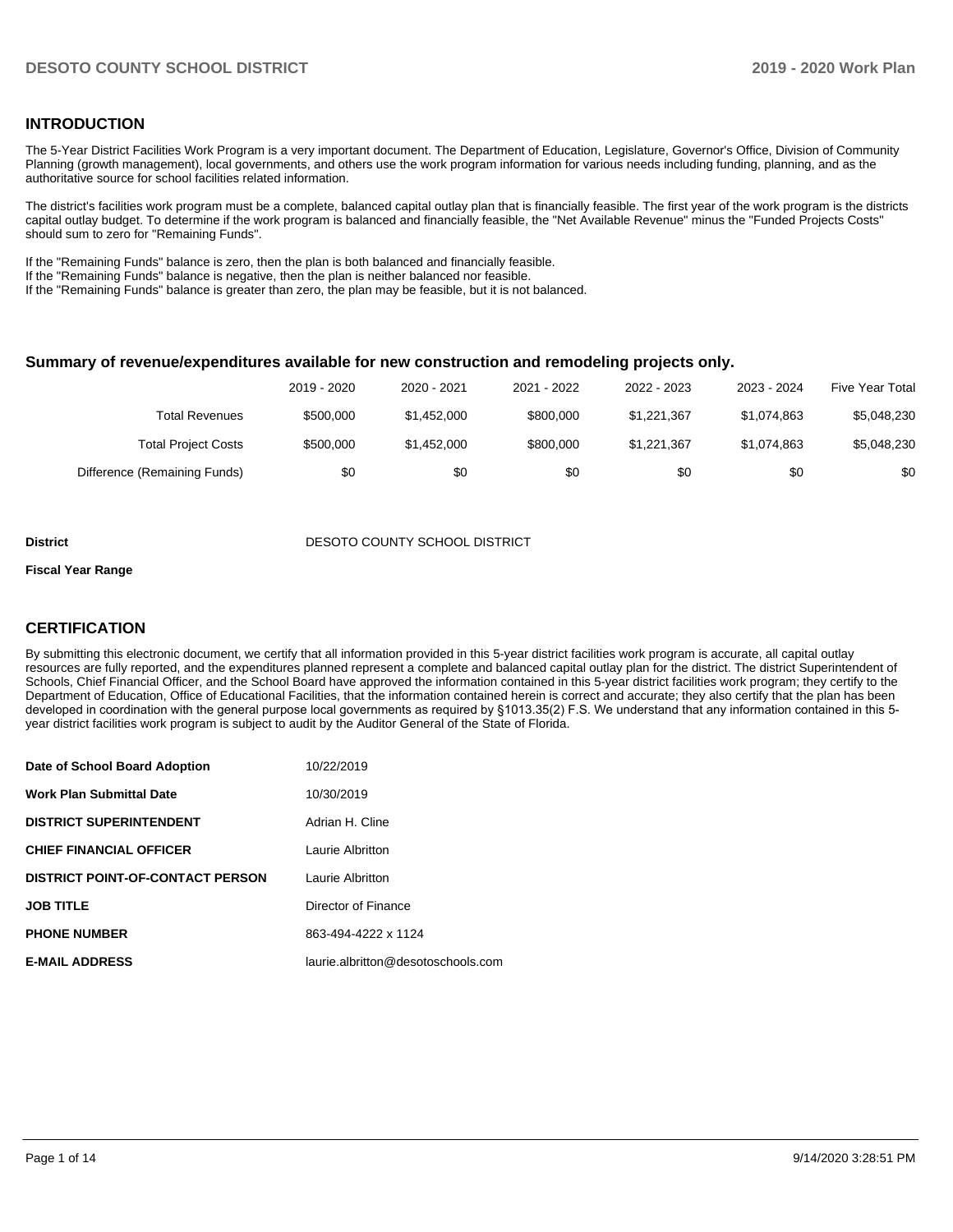# **Expenditures**

#### **Expenditure for Maintenance, Repair and Renovation from 1.50-Mills and PECO**

Annually, prior to the adoption of the district school budget, each school board must prepare a tentative district facilities work program that includes a schedule of major repair and renovation projects necessary to maintain the educational and ancillary facilities of the district.

|                                  | <b>Item</b>                                                                                                                                                                                                                                                                                              | $2019 - 2020$<br><b>Actual Budget</b> | $2020 - 2021$<br>Projected | 2021 - 2022<br>Projected | 2022 - 2023<br>Projected | 2023 - 2024<br>Projected | <b>Total</b> |
|----------------------------------|----------------------------------------------------------------------------------------------------------------------------------------------------------------------------------------------------------------------------------------------------------------------------------------------------------|---------------------------------------|----------------------------|--------------------------|--------------------------|--------------------------|--------------|
| <b>HVAC</b>                      |                                                                                                                                                                                                                                                                                                          | \$25,000                              | \$45.088                   | \$25,000                 | \$25,000                 | \$25,000                 | \$145,088    |
| Locations:                       | DESOTO MIDDLE, DESOTO SECONDARY SCHOOL, DESOTO SENIOR HIGH, ENVIRONMENTAL LEARNING CENTER, ESE BUILDING,<br>FAMILY SERVICE CENTER, LITTLE WHITE HOUSE, MEMORIAL ELEMENTARY, NOCATEE ELEMENTARY, OWENS COMMUNITY<br>CENTER, SCHOOL BOARD OFFICE, WEST ELEMENTARY                                          |                                       |                            |                          |                          |                          |              |
| Flooring                         |                                                                                                                                                                                                                                                                                                          | \$118.981                             | \$25,000                   | \$41.088                 | \$25,000                 | \$25,000                 | \$235.069    |
| Locations:                       | BROWNSVILLE EDUCATION CENTER, DESOTO MIDDLE, DESOTO SECONDARY SCHOOL, DESOTO SENIOR HIGH, ENVIRONMENTAL<br>LEARNING CENTER, ESE BUILDING, FAMILY SERVICE CENTER, LITTLE WHITE HOUSE, MEMORIAL ELEMENTARY, NOCATEE<br>ELEMENTARY, OWENS COMMUNITY CENTER, SCHOOL BOARD OFFICE, WEST ELEMENTARY            |                                       |                            |                          |                          |                          |              |
| Roofing                          |                                                                                                                                                                                                                                                                                                          | \$25,000                              | \$25,000                   | \$25,000                 | \$56.617                 | \$25,000                 | \$156.617    |
|                                  | Locations: BROWNSVILLE EDUCATION CENTER, DESOTO MIDDLE, DESOTO SECONDARY SCHOOL, DESOTO SENIOR HIGH, ENVIRONMENTAL<br>LEARNING CENTER, ESE BUILDING, FAMILY SERVICE CENTER, LITTLE WHITE HOUSE, MEMORIAL ELEMENTARY, NOCATEE<br>ELEMENTARY, OWENS COMMUNITY CENTER, SCHOOL BOARD OFFICE, WEST ELEMENTARY |                                       |                            |                          |                          |                          |              |
| Safety to Life                   |                                                                                                                                                                                                                                                                                                          | \$25,000                              | \$25,000                   | \$25,000                 | \$25,000                 | \$25,000                 | \$125,000    |
| Locations:                       | BROWNSVILLE EDUCATION CENTER, DESOTO MIDDLE, DESOTO SECONDARY SCHOOL, DESOTO SENIOR HIGH, ENVIRONMENTAL<br>LEARNING CENTER, ESE BUILDING, FAMILY SERVICE CENTER, LITTLE WHITE HOUSE, MEMORIAL ELEMENTARY, NOCATEE<br>ELEMENTARY, OWENS COMMUNITY CENTER, SCHOOL BOARD OFFICE, WEST ELEMENTARY            |                                       |                            |                          |                          |                          |              |
| Fencing                          |                                                                                                                                                                                                                                                                                                          | \$1,000                               | \$5,000                    | \$5,000                  | \$5,000                  | \$5,000                  | \$21,000     |
|                                  | Locations: BROWNSVILLE EDUCATION CENTER, DESOTO MIDDLE, DESOTO SECONDARY SCHOOL, DESOTO SENIOR HIGH, ENVIRONMENTAL<br>LEARNING CENTER, ESE BUILDING, FAMILY SERVICE CENTER, LITTLE WHITE HOUSE, MEMORIAL ELEMENTARY, NOCATEE<br>ELEMENTARY, OWENS COMMUNITY CENTER, SCHOOL BOARD OFFICE, WEST ELEMENTARY |                                       |                            |                          |                          |                          |              |
| Parking                          |                                                                                                                                                                                                                                                                                                          | \$110.256                             | \$25,000                   | \$20,000                 | \$5,000                  | \$55,668                 | \$215,924    |
| Locations:                       | BROWNSVILLE EDUCATION CENTER, DESOTO MIDDLE, DESOTO SECONDARY SCHOOL, DESOTO SENIOR HIGH, ENVIRONMENTAL<br>LEARNING CENTER, ESE BUILDING, FAMILY SERVICE CENTER, LITTLE WHITE HOUSE, MEMORIAL ELEMENTARY, NOCATEE<br>ELEMENTARY, OWENS COMMUNITY CENTER, SCHOOL BOARD OFFICE, WEST ELEMENTARY            |                                       |                            |                          |                          |                          |              |
| Electrical                       |                                                                                                                                                                                                                                                                                                          | \$5,000                               | \$5.000                    | \$5.000                  | \$10,000                 | \$5,000                  | \$30,000     |
| Locations:                       | BROWNSVILLE EDUCATION CENTER, DESOTO MIDDLE, DESOTO SECONDARY SCHOOL, DESOTO SENIOR HIGH, ENVIRONMENTAL<br>LEARNING CENTER. ESE BUILDING. FAMILY SERVICE CENTER. LITTLE WHITE HOUSE. MEMORIAL ELEMENTARY. NOCATEE<br>ELEMENTARY, OWENS COMMUNITY CENTER, SCHOOL BOARD OFFICE, WEST ELEMENTARY            |                                       |                            |                          |                          |                          |              |
| Fire Alarm                       |                                                                                                                                                                                                                                                                                                          | \$2,000                               | \$2.000                    | \$2.000                  | \$2.000                  | \$2,000                  | \$10,000     |
| Locations:                       | BROWNSVILLE EDUCATION CENTER, DESOTO MIDDLE, DESOTO SECONDARY SCHOOL, DESOTO SENIOR HIGH, ENVIRONMENTAL<br>LEARNING CENTER, ESE BUILDING, FAMILY SERVICE CENTER, LITTLE WHITE HOUSE, MEMORIAL ELEMENTARY, NOCATEE<br>ELEMENTARY, OWENS COMMUNITY CENTER, SCHOOL BOARD OFFICE, WEST ELEMENTARY            |                                       |                            |                          |                          |                          |              |
| Telephone/Intercom System        |                                                                                                                                                                                                                                                                                                          | \$10,000                              | \$5,000                    | \$5.000                  | \$5,000                  | \$5,000                  | \$30,000     |
|                                  | Locations: BROWNSVILLE EDUCATION CENTER, DESOTO MIDDLE, DESOTO SECONDARY SCHOOL, DESOTO SENIOR HIGH, ENVIRONMENTAL<br>LEARNING CENTER, ESE BUILDING, FAMILY SERVICE CENTER, LITTLE WHITE HOUSE, MEMORIAL ELEMENTARY, NOCATEE<br>ELEMENTARY, OWENS COMMUNITY CENTER, SCHOOL BOARD OFFICE, WEST ELEMENTARY |                                       |                            |                          |                          |                          |              |
| <b>Closed Circuit Television</b> |                                                                                                                                                                                                                                                                                                          | \$0                                   | \$1,000                    | \$0                      | \$0 <sub>1</sub>         | \$0                      | \$1,000      |
|                                  | Locations:   DESOTO MIDDLE, DESOTO SECONDARY SCHOOL, DESOTO SENIOR HIGH, FAMILY SERVICE CENTER, MEMORIAL ELEMENTARY,<br>NOCATEE ELEMENTARY, SCHOOL BOARD OFFICE, WEST ELEMENTARY                                                                                                                         |                                       |                            |                          |                          |                          |              |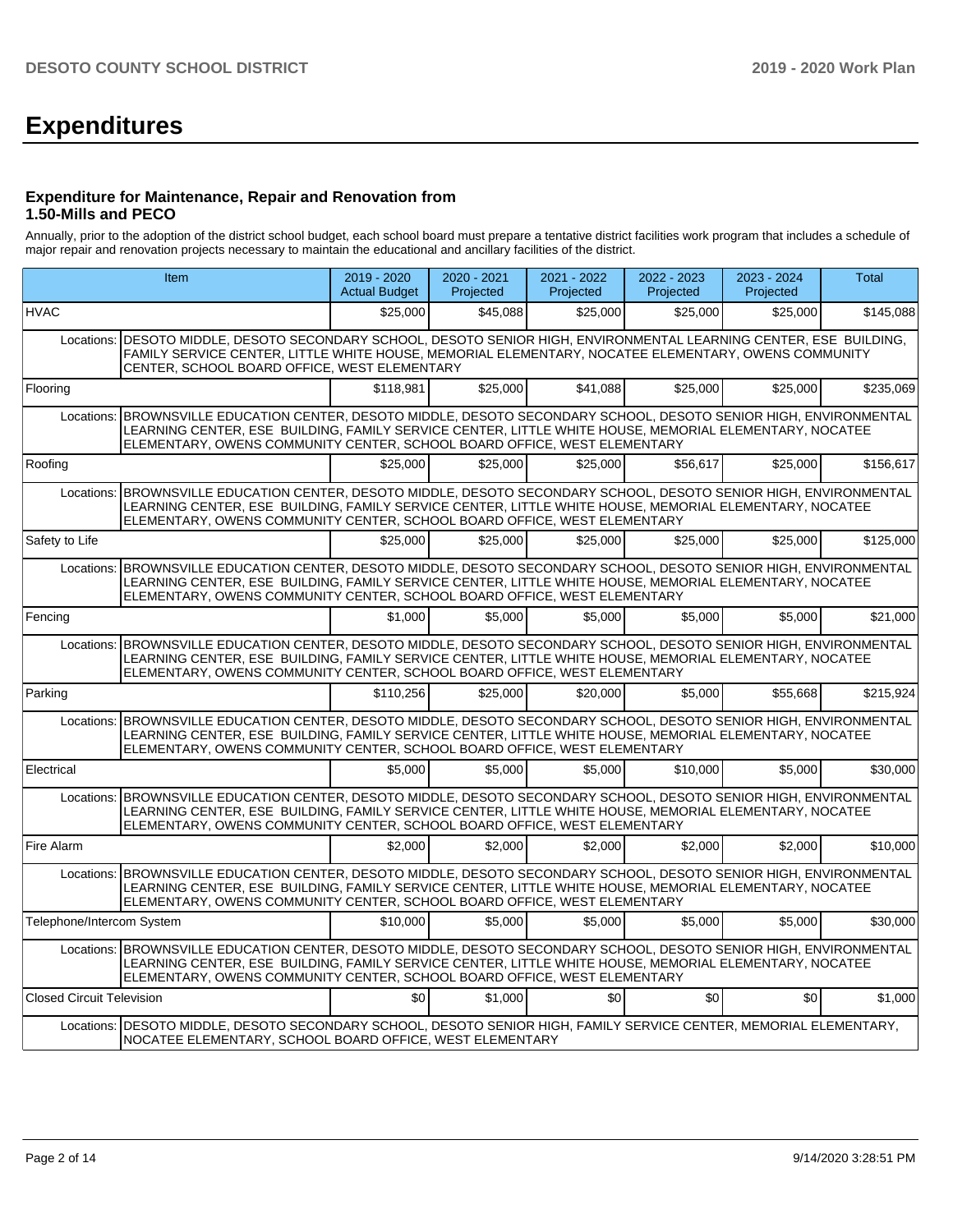| Paint                                                                                                                                                                                                                                                                                                    |                                                                                                                                                                                                                                                                                                          | \$5,000   | \$8,000   | \$8,000   | \$8,000   | \$8,000   | \$37,000    |  |  |  |
|----------------------------------------------------------------------------------------------------------------------------------------------------------------------------------------------------------------------------------------------------------------------------------------------------------|----------------------------------------------------------------------------------------------------------------------------------------------------------------------------------------------------------------------------------------------------------------------------------------------------------|-----------|-----------|-----------|-----------|-----------|-------------|--|--|--|
|                                                                                                                                                                                                                                                                                                          | Locations: BROWNSVILLE EDUCATION CENTER, DESOTO MIDDLE, DESOTO SECONDARY SCHOOL, DESOTO SENIOR HIGH, ENVIRONMENTAL<br>LEARNING CENTER, ESE BUILDING, FAMILY SERVICE CENTER, LITTLE WHITE HOUSE, MEMORIAL ELEMENTARY, NOCATEE<br>ELEMENTARY, OWENS COMMUNITY CENTER, SCHOOL BOARD OFFICE, WEST ELEMENTARY |           |           |           |           |           |             |  |  |  |
| Maintenance/Repair                                                                                                                                                                                                                                                                                       |                                                                                                                                                                                                                                                                                                          | \$25.000  | \$25,000  | \$25,000  | \$25,000  | \$25,000  | \$125,000   |  |  |  |
| Locations: BROWNSVILLE EDUCATION CENTER, DESOTO MIDDLE, DESOTO SECONDARY SCHOOL, DESOTO SENIOR HIGH, ENVIRONMENTAL<br>LEARNING CENTER, ESE BUILDING, FAMILY SERVICE CENTER, LITTLE WHITE HOUSE, MEMORIAL ELEMENTARY, NOCATEE<br>ELEMENTARY, OWENS COMMUNITY CENTER, SCHOOL BOARD OFFICE, WEST ELEMENTARY |                                                                                                                                                                                                                                                                                                          |           |           |           |           |           |             |  |  |  |
|                                                                                                                                                                                                                                                                                                          | Sub Total:                                                                                                                                                                                                                                                                                               | \$352.237 | \$196,088 | \$186,088 | \$191.617 | \$205.668 | \$1,131,698 |  |  |  |

| <b>DECOM</b>               | ት ለ       | $\sim$    | $\sim$    | $\sim$        | ሶሳ        | \$0                     |
|----------------------------|-----------|-----------|-----------|---------------|-----------|-------------------------|
| Maintenance Expenditures   | ישנ       | υυ        | Ψ∪        | JU.           | υU        |                         |
| Total:<br>l .50 Mill Sub ˈ | \$362,237 | \$206.088 | \$206.088 | .617<br>\$211 | \$215,668 | .201<br>.698<br>ົ<br>Œ, |

|                                                                                                                                                                                                                                                                                                         | Other Items | $2019 - 2020$<br><b>Actual Budget</b> | $2020 - 2021$<br>Projected | $2021 - 2022$<br>Projected | $2022 - 2023$<br>Projected | $2023 - 2024$<br>Projected | <b>Total</b> |  |  |
|---------------------------------------------------------------------------------------------------------------------------------------------------------------------------------------------------------------------------------------------------------------------------------------------------------|-------------|---------------------------------------|----------------------------|----------------------------|----------------------------|----------------------------|--------------|--|--|
| <b>ADA Retrofit</b>                                                                                                                                                                                                                                                                                     |             | \$5,000                               | \$5,000                    | \$5,000                    | \$5,000                    | \$5,000                    | \$25,000     |  |  |
| Locations BROWNSVILLE EDUCATION CENTER, DESOTO MIDDLE, DESOTO SECONDARY SCHOOL, DESOTO SENIOR HIGH,<br>ENVIRONMENTAL LEARNING CENTER, ESE BUILDING, FAMILY SERVICE CENTER, LITTLE WHITE HOUSE, MEMORIAL<br>ELEMENTARY, NOCATEE ELEMENTARY, OWENS COMMUNITY CENTER, SCHOOL BOARD OFFICE, WEST ELEMENTARY |             |                                       |                            |                            |                            |                            |              |  |  |
| Retrofit for Technology                                                                                                                                                                                                                                                                                 |             | \$5,000                               | \$5.000                    | \$15,000                   | \$15,000                   | \$5,000                    | \$45,000     |  |  |
| Locations BROWNSVILLE EDUCATION CENTER, DESOTO MIDDLE, DESOTO SECONDARY SCHOOL, DESOTO SENIOR HIGH,<br>ENVIRONMENTAL LEARNING CENTER, ESE BUILDING, FAMILY SERVICE CENTER, LITTLE WHITE HOUSE, MEMORIAL<br>ELEMENTARY, NOCATEE ELEMENTARY, OWENS COMMUNITY CENTER, SCHOOL BOARD OFFICE, WEST ELEMENTARY |             |                                       |                            |                            |                            |                            |              |  |  |
|                                                                                                                                                                                                                                                                                                         | Total:      | \$362,237                             | \$206,088                  | \$206,088                  | \$211,617                  | \$215,668                  | \$1,201,698  |  |  |

#### **Local 1.50 Mill Expenditure For Maintenance, Repair and Renovation**

Anticipated expenditures expected from local funding sources over the years covered by the current work plan.

| Item                                                          | 2019 - 2020<br><b>Actual Budget</b> | 2020 - 2021<br>Projected | 2021 - 2022<br>Projected | 2022 - 2023<br>Projected | 2023 - 2024<br>Projected | Total       |
|---------------------------------------------------------------|-------------------------------------|--------------------------|--------------------------|--------------------------|--------------------------|-------------|
| Remaining Maint and Repair from 1.5 Mills                     | \$362,237                           | \$206,088                | \$206,088                | \$211,617                | \$215,668                | \$1,201,698 |
| Maintenance/Repair Salaries                                   | \$1,651,995                         | \$1,000,000              | \$1,067,384              | \$1,811,166              | \$1,168,655              | \$6,699,200 |
| School Bus Purchases                                          | \$398,316                           | \$400,000                | \$280,000                | \$400,000                | \$400,000                | \$1,878,316 |
| Other Vehicle Purchases                                       | \$0                                 | \$0                      | \$0                      | \$0                      | \$0                      | \$0         |
| Capital Outlay Equipment                                      | \$110,000                           | \$400,000                | \$400,000                | \$383,134                | \$400,000                | \$1,693,134 |
| Rent/Lease Payments                                           | \$0                                 | \$0                      | \$0                      | \$0                      | \$0                      | \$0         |
| <b>COP Debt Service</b>                                       | \$0                                 | \$0                      | \$0                      | \$0                      | \$0                      | \$0         |
| <b>Rent/Lease Relocatables</b>                                | \$0                                 | \$0                      | \$0                      | \$0                      | \$0                      | \$0         |
| <b>Environmental Problems</b>                                 | \$50,000                            | \$50,000                 | \$50,000                 | \$50,000                 | \$50,000                 | \$250,000   |
| ls.1011.14 Debt Service                                       | \$0                                 | \$0                      | \$0                      | \$0                      | \$0                      | \$0         |
| Special Facilities Construction Account                       | \$0                                 | \$0                      | \$0                      | \$0                      | \$0                      | \$0         |
| Premiums for Property Casualty Insurance - 1011.71<br> (4a,b) | \$400,000                           | \$400,000                | \$400,000                | \$400,000                | \$400,000                | \$2,000,000 |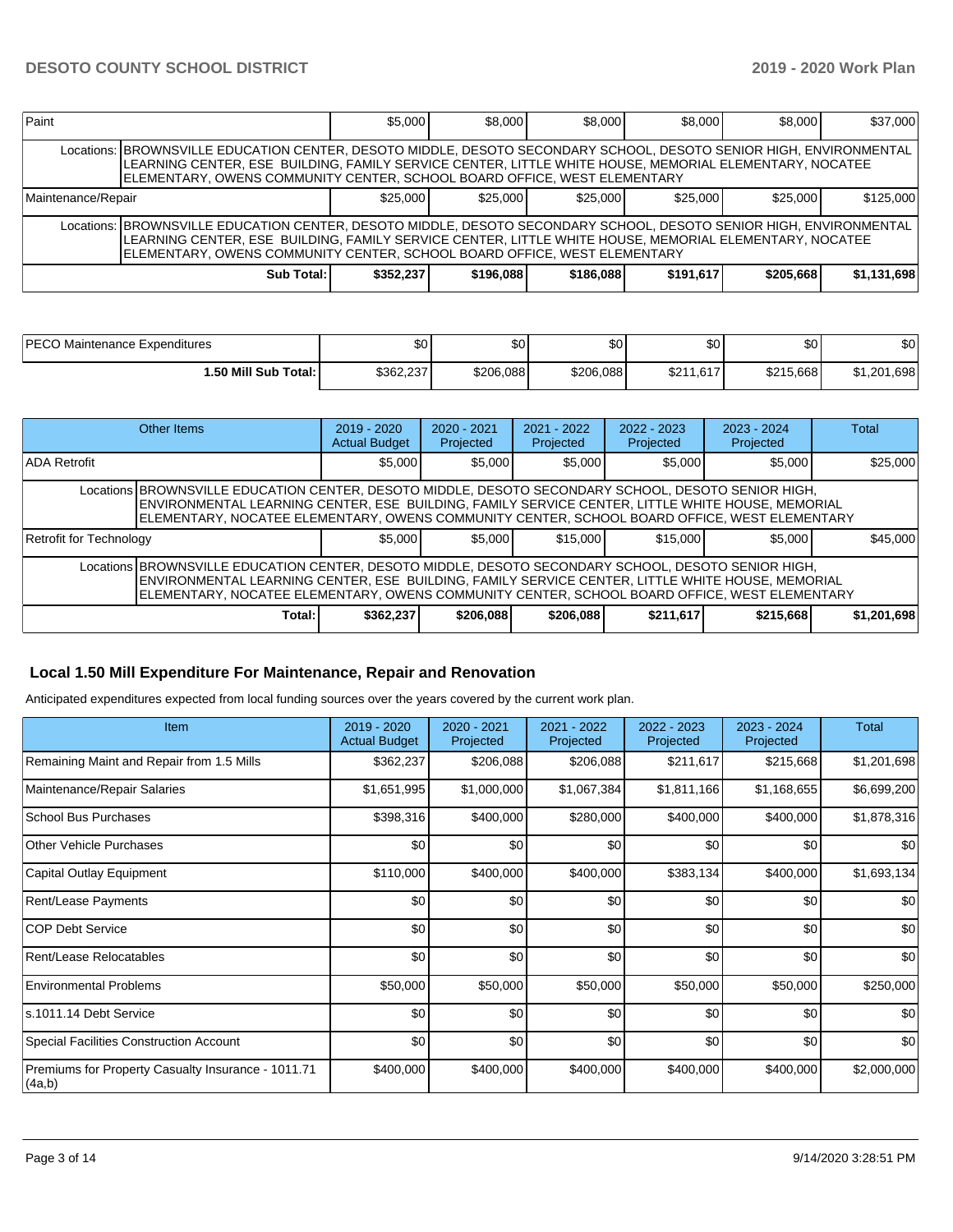| Qualified School Construction Bonds (QSCB) | \$0         | \$0 <sub>1</sub> | \$٥١        | \$0         | \$0         | \$0          |
|--------------------------------------------|-------------|------------------|-------------|-------------|-------------|--------------|
| Qualified Zone Academy Bonds (QZAB)        | \$132,287   | \$132.287        | \$0         | \$0         | \$0         | \$264,574    |
| <b>Local Expenditure Totals: I</b>         | \$3,104,835 | \$2,588,375      | \$2,403,472 | \$3,255,917 | \$2,634,323 | \$13,986,922 |

## **Revenue**

#### **1.50 Mill Revenue Source**

Schedule of Estimated Capital Outlay Revenue from each currently approved source which is estimated to be available for expenditures on the projects included in the tentative district facilities work program. All amounts are NET after considering carryover balances, interest earned, new COP's, 1011.14 and 1011.15 loans, etc. Districts cannot use 1.5-Mill funds for salaries except for those explicitly associated with maintenance/repair projects. (1011.71 (5), F.S.)

| Item                                                                                | Fund | 2019 - 2020<br><b>Actual Value</b> | $2020 - 2021$<br>Projected | 2021 - 2022<br>Projected | $2022 - 2023$<br>Projected | $2023 - 2024$<br>Projected | Total            |
|-------------------------------------------------------------------------------------|------|------------------------------------|----------------------------|--------------------------|----------------------------|----------------------------|------------------|
| $(1)$ Non-exempt property<br>lassessed valuation                                    |      | \$1,949,982,231                    | \$2,027,981,520            | \$2,109,100,781          | \$2,357,441,990            | \$2,463,763,146            | \$10,908,269,668 |
| (2) The Millage projected for<br>discretionary capital outlay per<br>ls.1011.71     |      | 1.50                               | 1.50                       | .50                      | 1.50                       | 1.50                       |                  |
| $(3)$ Full value of the 1.50-Mill<br>discretionary capital outlay per<br>ls.1011.71 |      | \$3,275,970                        | \$3,407,009                | \$3,543,289              | \$3,960,503                | \$4,139,122                | \$18,325,893     |
| $(4)$ Value of the portion of the 1.50<br>-Mill ACTUALLY levied                     | 370  | \$2,807,974                        | \$2,920,293                | \$3,037,105              | \$3,394,716                | \$3,547,819                | \$15,707,907     |
| $(5)$ Difference of lines $(3)$ and $(4)$                                           |      | \$467.996                          | \$486.716                  | \$506.184                | \$565,787                  | \$591,303                  | \$2,617,986      |

## **PECO Revenue Source**

The figure in the row designated "PECO Maintenance" will be subtracted from funds available for new construction because PECO maintenance dollars cannot be used for new construction.

| Item                          | Fund | $2019 - 2020$<br><b>Actual Budget</b> | $2020 - 2021$<br>Projected | 2021 - 2022<br>Projected | $2022 - 2023$<br>Projected | 2023 - 2024<br>Projected | Total            |
|-------------------------------|------|---------------------------------------|----------------------------|--------------------------|----------------------------|--------------------------|------------------|
| <b>PECO New Construction</b>  | 340  | \$0                                   | \$0                        | \$0                      | \$0                        | \$0                      | \$0              |
| PECO Maintenance Expenditures |      | \$0                                   | \$0                        | \$0                      | \$0                        | \$0                      | \$0 <sub>1</sub> |
|                               |      | \$0                                   | \$0                        | \$0                      | \$0                        | \$0                      | \$0              |

## **CO & DS Revenue Source**

Revenue from Capital Outlay and Debt Service funds.

| Item                                      | Fund | 2019 - 2020<br><b>Actual Budget</b> | $2020 - 2021$<br>Projected | 2021 - 2022<br>Projected | $2022 - 2023$<br>Projected | $2023 - 2024$<br>Projected | Total     |
|-------------------------------------------|------|-------------------------------------|----------------------------|--------------------------|----------------------------|----------------------------|-----------|
| ICO & DS Cash Flow-through<br>Distributed | 360  | \$158.115                           | \$158,115                  | \$158.115                | \$158.115                  | \$158,115                  | \$790,575 |
| ICO & DS Interest on<br>Undistributed CO  | 360  | \$3,252                             | \$3,252                    | \$3,252                  | \$3.252                    | \$3,252                    | \$16,260  |
|                                           |      | \$161.367                           | \$161.367                  | \$161.367                | \$161.367                  | \$161,367                  | \$806,835 |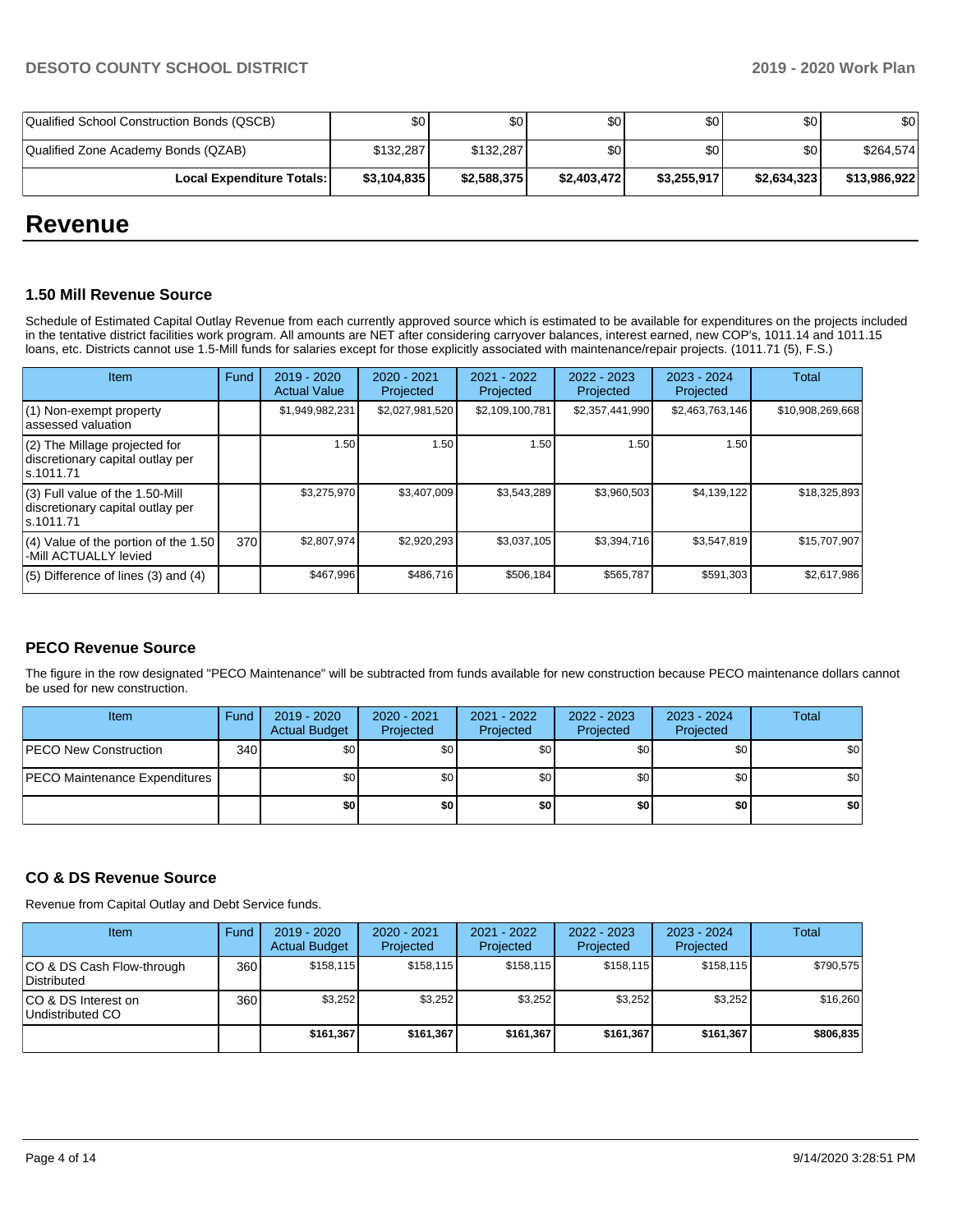No

#### **Fair Share Revenue Source**

Nothing reported for this section. All legally binding commitments for proportionate fair-share mitigation for impacts on public school facilities must be included in the 5-year district work program.

#### **Sales Surtax Referendum**

Specific information about any referendum for a 1-cent or ½-cent surtax referendum during the previous year.

**Did the school district hold a surtax referendum during the past fiscal year 2018 - 2019?**

#### **Additional Revenue Source**

Any additional revenue sources

| Item                                                                                                   | 2019 - 2020<br><b>Actual Value</b> | 2020 - 2021<br>Projected | 2021 - 2022<br>Projected | 2022 - 2023<br>Projected | 2023 - 2024<br>Projected | <b>Total</b> |
|--------------------------------------------------------------------------------------------------------|------------------------------------|--------------------------|--------------------------|--------------------------|--------------------------|--------------|
| Proceeds from a s.1011.14/15 F.S. Loans                                                                | \$0                                | \$0                      | \$0                      | \$0                      | \$0                      | \$0          |
| District Bonds - Voted local bond<br>referendum proceeds per s.9, Art VII<br><b>State Constitution</b> | \$0                                | \$0                      | \$0                      | \$0                      | \$0                      | \$0          |
| Proceeds from Special Act Bonds                                                                        | \$0                                | \$0                      | \$0                      | \$0                      | \$0                      | \$0          |
| Estimated Revenue from CO & DS Bond<br>Sale                                                            | \$0                                | \$0                      | \$0                      | \$0                      | \$0                      | \$0          |
| Proceeds from Voted Capital<br>Improvements millage                                                    | \$0                                | \$0                      | \$0                      | \$0                      | \$0                      | \$0          |
| Other Revenue for Other Capital Projects                                                               | \$0                                | \$0                      | \$0                      | \$0                      | \$0                      | \$0          |
| Proceeds from 1/2 cent sales surtax<br>authorized by school board                                      | \$0                                | \$0                      | \$0                      | \$0                      | \$0                      | \$0          |
| Proceeds from local governmental<br>infrastructure sales surtax                                        | \$0                                | \$0                      | \$0                      | \$0                      | \$0                      | \$0          |
| Proceeds from Certificates of<br>Participation (COP's) Sale                                            | \$0                                | \$0                      | \$0                      | \$0                      | \$0                      | \$0          |
| Classrooms First Bond proceeds amount<br>authorized in FY 1997-98                                      | \$0                                | \$0                      | \$0                      | \$0                      | \$0                      | \$0          |
| <b>Classrooms for Kids</b>                                                                             | \$0                                | \$0                      | \$0                      | \$0                      | \$0                      | \$0          |
| <b>District Equity Recognition</b>                                                                     | \$0                                | \$0                      | \$0                      | \$0                      | \$0                      | \$0          |
| <b>Federal Grants</b>                                                                                  | \$0                                | \$0                      | \$0                      | \$0                      | \$0                      | \$0          |
| Proportionate share mitigation (actual<br>cash revenue only, not in kind donations)                    | \$0                                | \$0                      | \$0                      | \$0                      | \$0                      | \$0          |
| Impact fees received                                                                                   | \$0                                | \$0                      | \$0                      | \$0                      | \$0                      | \$0          |
| Private donations                                                                                      | \$0                                | \$0                      | \$0                      | \$0                      | \$0                      | \$0          |
| Grants from local governments or not-for-<br>profit organizations                                      | \$0                                | \$0                      | \$0                      | \$0                      | \$0                      | \$0          |
| Interest, Including Profit On Investment                                                               | \$5,000                            | \$5,000                  | \$5,000                  | \$5,000                  | \$0                      | \$20,000     |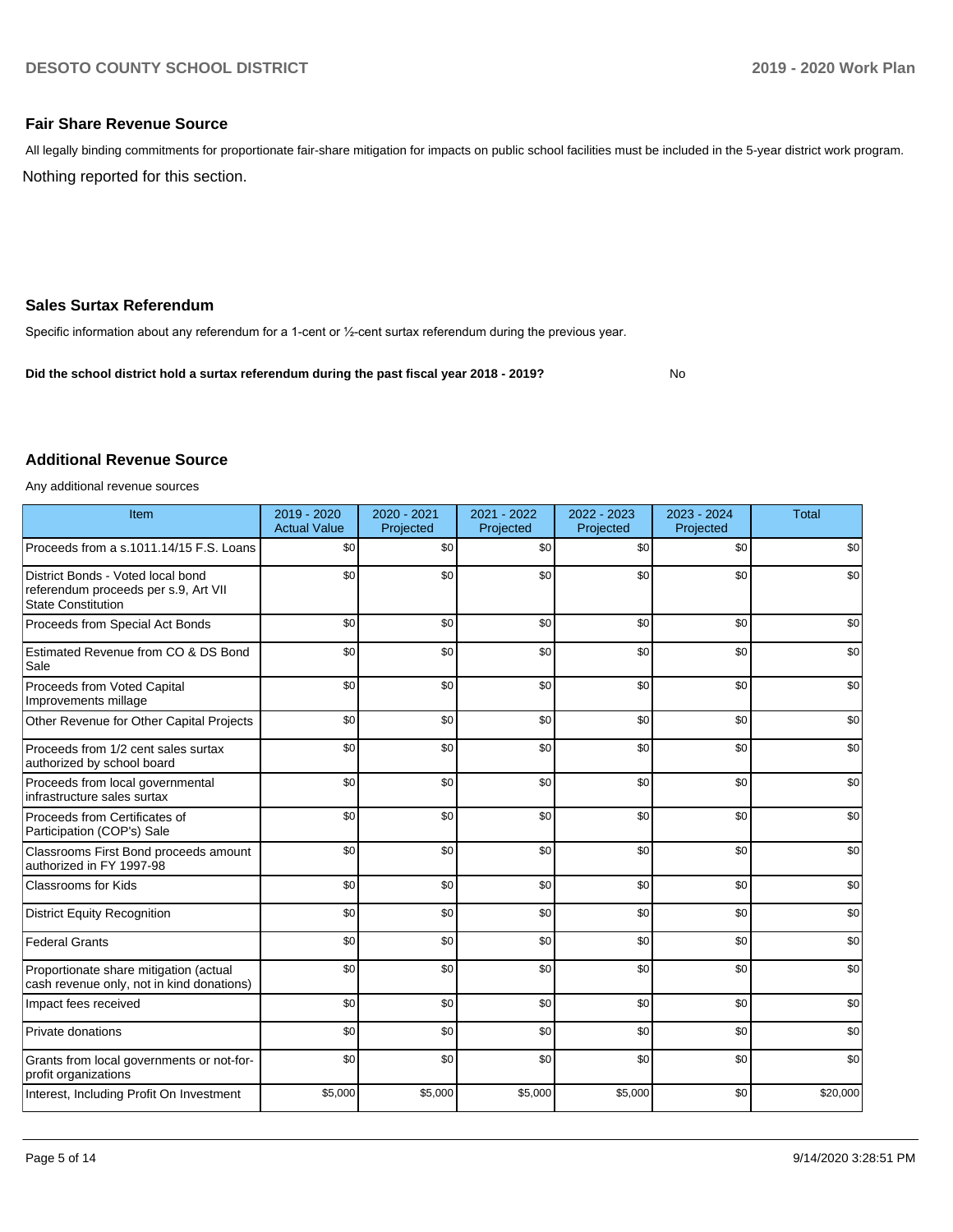## **DESOTO COUNTY SCHOOL DISTRICT 2019 - 2020 Work Plan**

| Revenue from Bonds pledging proceeds<br>from 1 cent or 1/2 cent Sales Surtax                                | \$0       | \$0       | \$0     | \$0       | \$0 | \$0         |
|-------------------------------------------------------------------------------------------------------------|-----------|-----------|---------|-----------|-----|-------------|
| <b>Total Fund Balance Carried Forward</b>                                                                   | \$630,494 | \$953,715 | \$0     | \$916,201 | \$0 | \$2,500,410 |
| General Capital Outlay Obligated Fund<br>Balance Carried Forward From Total<br>Fund Balance Carried Forward | \$0       | \$0       | \$0     | \$0       | \$0 | \$0         |
| Special Facilities Construction Account                                                                     | \$0       | \$0       | \$0     | \$0       | \$0 | \$0         |
| One Cent - 1/2 Cent Sales Surtax Debt<br>Service From Total Fund Balance Carried<br>l Forward               | \$0       | \$0       | \$0     | \$0       | \$0 | \$0         |
| Capital Outlay Projects Funds Balance<br>Carried Forward From Total Fund<br>Balance Carried Forward         | \$0       | \$0       | \$0     | \$0       | \$0 | \$0         |
| <b>Subtotal</b>                                                                                             | \$635,494 | \$958,715 | \$5,000 | \$921,201 | \$0 | \$2,520,410 |

## **Total Revenue Summary**

| <b>Item Name</b>                                           | 2019 - 2020<br><b>Budget</b> | 2020 - 2021<br>Projected | 2021 - 2022<br>Projected | 2022 - 2023<br>Projected | 2023 - 2024<br>Projected | <b>Five Year Total</b> |
|------------------------------------------------------------|------------------------------|--------------------------|--------------------------|--------------------------|--------------------------|------------------------|
| Local 1.5 Mill Discretionary Capital Outlay<br>l Revenue   | \$2,807,974                  | \$2,920,293              | \$3,037,105              | \$3,394,716              | \$3,547,819              | \$15,707,907           |
| PECO and 1.5 Mill Maint and Other 1.5<br>Mill Expenditures | (\$3,104,835)                | (\$2,588,375)            | (\$2,403,472)            | (\$3,255,917)            | (\$2,634,323)            | (\$13,986,922)         |
| <b>PECO Maintenance Revenue</b>                            | \$0 <sub>1</sub>             | \$0                      | \$0                      | \$0                      | \$0                      | \$0                    |
| <b>Available 1.50 Mill for New</b><br><b>Construction</b>  | (\$296,861)                  | \$331,918                | \$633,633                | \$138,799                | \$913,496                | \$1,720,985            |

| <b>Item Name</b>                      | 2019 - 2020<br><b>Budget</b> | $2020 - 2021$<br>Projected | 2021 - 2022<br>Projected | 2022 - 2023<br>Projected | 2023 - 2024<br>Projected | <b>Five Year Total</b> |
|---------------------------------------|------------------------------|----------------------------|--------------------------|--------------------------|--------------------------|------------------------|
| ICO & DS Revenue                      | \$161,367                    | \$161,367                  | \$161,367                | \$161,367                | \$161,367                | \$806,835              |
| <b>IPECO New Construction Revenue</b> | \$0                          | \$0                        | \$0                      | \$0                      | \$0                      | \$0                    |
| Other/Additional Revenue              | \$635,494                    | \$958,715                  | \$5,000                  | \$921,201                | \$0                      | \$2,520,410            |
| <b>Total Additional Revenue</b>       | \$796,861                    | \$1,120,082                | \$166.367                | \$1,082,568              | \$161.367                | \$3,327,245            |
| <b>Total Available Revenue</b>        | \$500,000                    | \$1,452,000                | \$800,000                | \$1,221,367              | \$1,074,863              | \$5,048,230            |

## **Project Schedules**

## **Capacity Project Schedules**

A schedule of capital outlay projects necessary to ensure the availability of satisfactory classrooms for the projected student enrollment in K-12 programs.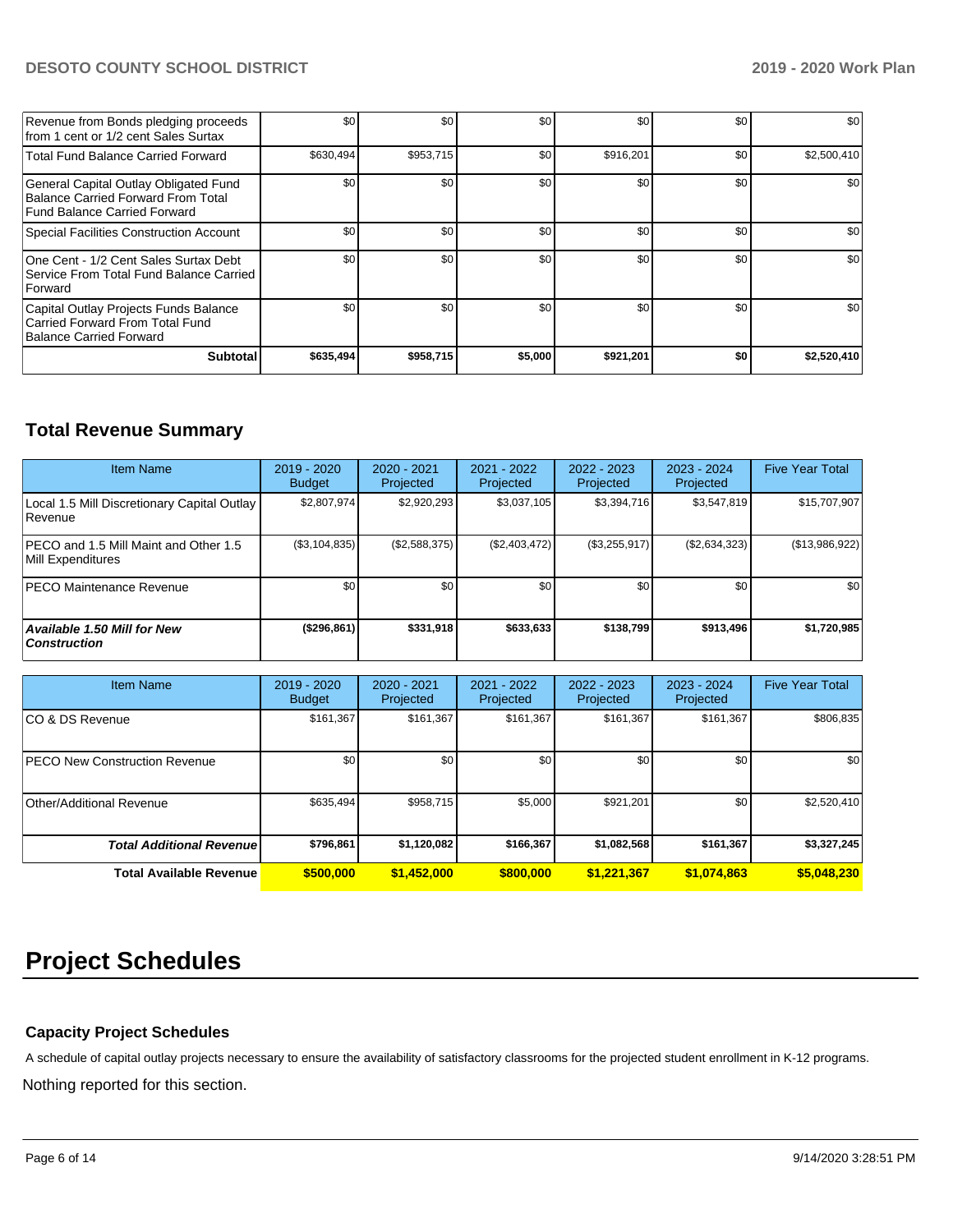Nothing reported for this section.

## **Other Project Schedules**

Major renovations, remodeling, and additions of capital outlay projects that do not add capacity to schools.

| <b>Project Description</b>             | Location                             | $2019 - 2020$<br><b>Actual Budget</b> | 2020 - 2021<br>Projected | 2021 - 2022<br>Projected | 2022 - 2023<br>Projected | $2023 - 2024$<br>Projected | <b>Total</b>    | Funded |
|----------------------------------------|--------------------------------------|---------------------------------------|--------------------------|--------------------------|--------------------------|----------------------------|-----------------|--------|
| School Bus Work Bay                    | <b>SCHOOL BOARD</b><br><b>OFFICE</b> | \$0                                   | \$0                      | \$0                      | \$111,202                | \$0                        | \$111,202 Yes   |        |
| <b>IT Data Center</b>                  | <b>SCHOOL BOARD</b><br><b>OFFICE</b> | \$0                                   | \$0                      | \$0                      | \$0                      | \$355,489                  | \$355,489 Yes   |        |
| Cafeteria Renovation and<br>Remodeling | <b>MEMORIAL</b><br><b>ELEMENTARY</b> | \$500,000                             | \$800,000                | \$0                      | \$0                      | \$0                        | \$1,300,000 Yes |        |
| Renovate HVAC                          | <b>DESOTO MIDDLE</b>                 | \$0                                   | \$152,000                | \$0                      | \$0                      | \$0                        | \$152,000 Yes   |        |
| Renovate HVAC System                   | <b>NOCATEE</b><br><b>ELEMENTARY</b>  | \$0                                   | \$0                      | \$0                      | \$300,000                | \$0                        | \$300,000 Yes   |        |
| Cafeteria Renovation and<br>Remodeling | <b>WEST ELEMENTARY</b>               | \$0                                   | \$500,000                | \$800,000                | \$0                      | \$0                        | \$1,300,000 Yes |        |
| High School Auditorium                 | <b>DESOTO SENIOR HIGH</b>            | \$0                                   | \$0                      | \$0                      | \$810,165                | \$719,374                  | \$1,529,539 Yes |        |
| Renovate HVAC                          | <b>MEMORIAL</b><br><b>ELEMENTARY</b> | \$203,245                             | \$0                      | \$0                      | \$0                      | \$0                        | \$203,245 No    |        |
| Renovate HVAC                          | <b>DESOTO SENIOR HIGH</b>            | \$295,700                             | \$169,015                | \$0                      | \$0                      | \$0                        | \$464,715 No    |        |
| Replace Roof                           | <b>MEMORIAL</b><br><b>ELEMENTARY</b> | \$500,000                             | \$0                      | \$500,000                | \$466,268                | \$0                        | \$1,466,268 No  |        |
| Door Replacements                      | <b>WEST ELEMENTARY</b>               | \$99,438                              | \$0                      | \$0                      | \$0                      | \$0                        | \$99,438 No     |        |
| Renovate HVAC                          | <b>WEST ELEMENTARY</b>               | \$0                                   | \$192,000                | \$0                      | \$0                      | \$0                        | \$192,000 No    |        |
|                                        |                                      | \$1,598,383                           | \$1,813,015              | \$1,300,000              | \$1,687,635              | \$1,074,863                | \$7,473,896     |        |

## **Additional Project Schedules**

Any projects that are not identified in the last approved educational plant survey.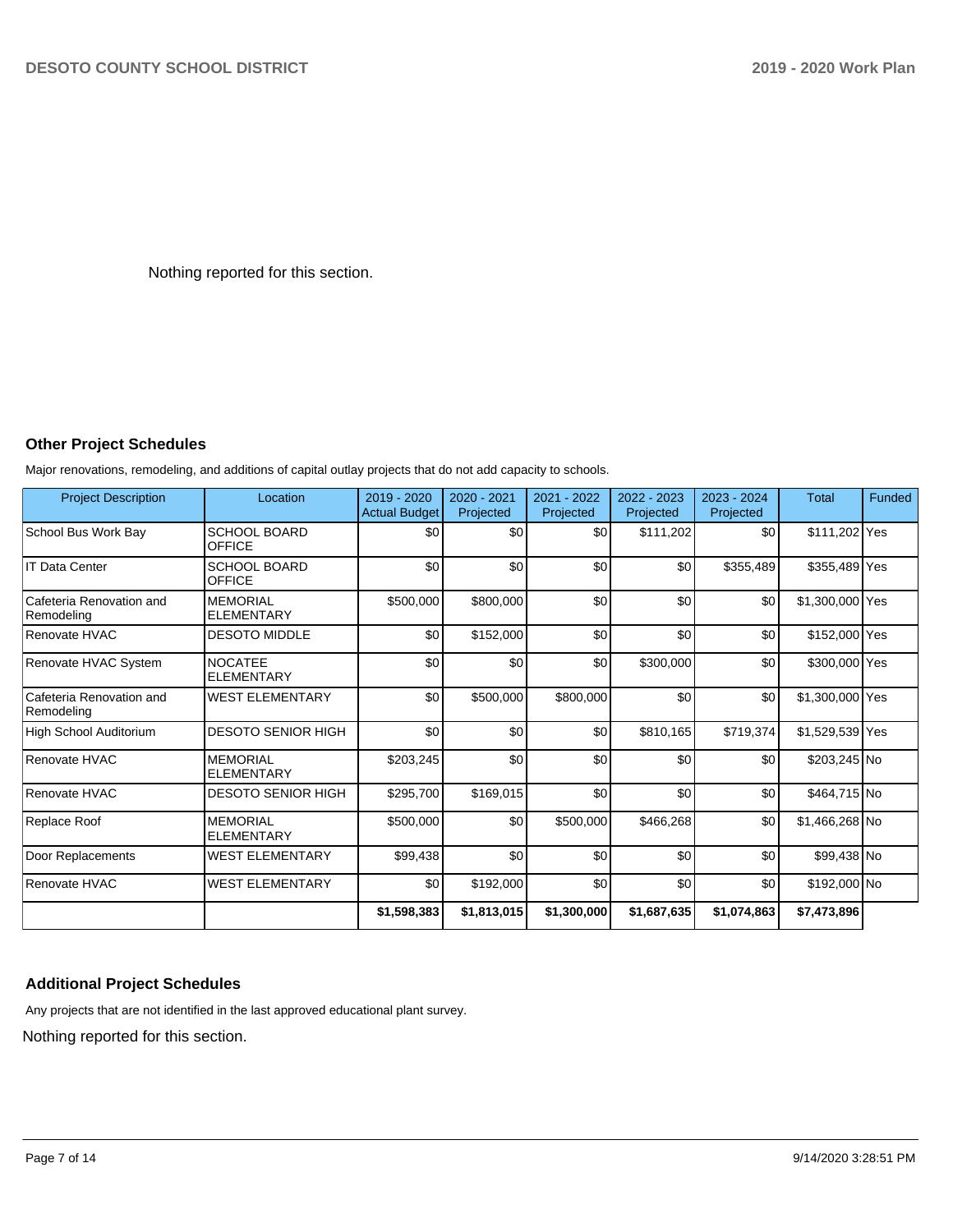#### **Non Funded Growth Management Project Schedules**

Schedule indicating which projects, due to planned development, that CANNOT be funded from current revenues projected over the next five years.

Nothing reported for this section.

## **Tracking**

## **Capacity Tracking**

| Location                                       | $2019 -$<br><b>2020 Satis.</b><br>Stu. Sta. | Actual<br>$2019 -$<br><b>2020 FISH</b><br>Capacity | Actual<br>$2018 -$<br>2019<br><b>COFTE</b> | # Class<br><b>Rooms</b> | Actual<br>Average<br>$2019 -$<br>2020 Class<br><b>Size</b> | Actual<br>$2019 -$<br>2020<br><b>Utilization</b> | <b>New</b><br>Stu.<br>Capacity | <b>New</b><br>Rooms to<br>be<br>Added/Re<br>moved | Projected<br>$2023 -$<br>2024<br><b>COFTE</b> | Projected<br>$2023 -$<br>2024<br><b>Utilization</b> | Projected<br>$2023 -$<br>2024 Class<br><b>Size</b> |
|------------------------------------------------|---------------------------------------------|----------------------------------------------------|--------------------------------------------|-------------------------|------------------------------------------------------------|--------------------------------------------------|--------------------------------|---------------------------------------------------|-----------------------------------------------|-----------------------------------------------------|----------------------------------------------------|
| IDESOTO SENIOR HIGH                            | 1,568                                       | 1,489                                              | 1,186                                      | 66                      | 18                                                         | 80.00 %                                          | $\Omega$                       | $\Omega$                                          | 1,100                                         | 74.00 %                                             | 17                                                 |
| <b>IWEST ELEMENTARY</b>                        | 907                                         | 907                                                | 825                                        | 49                      | 17                                                         | 91.00 %                                          | $\Omega$                       | $\Omega$                                          | 799                                           | 88.00 %                                             | 16                                                 |
| <b>IMEMORIAL</b><br><b>ELEMENTARY</b>          | 979                                         | 979                                                | 957                                        | 51                      | 19                                                         | 98.00 %                                          | $\Omega$                       | $\Omega$                                          | 941                                           | 96.00 %                                             | 18                                                 |
| <b>DESOTO MIDDLE</b>                           | 1,308                                       | 1,177                                              | 1,038                                      | 55                      | 19                                                         | 88.00 %                                          | $\Omega$                       | $\Omega$                                          | 1,075                                         | 91.00 %                                             | 20                                                 |
| <b>NOCATEE</b><br><b>IELEMENTARY</b>           | 807                                         | 807                                                | 619                                        | 25                      | 25                                                         | 77.00 %                                          | $\Omega$                       | $\Omega$                                          | 611                                           | 76.00 %                                             | 24                                                 |
| <b>BROWNSVILLE</b><br><b>IEDUCATION CENTER</b> | 0                                           | $\Omega$                                           | $\Omega$                                   | $\Omega$                | $\Omega$                                                   | 0.00%                                            | $\Omega$                       | $\Omega$                                          | $\Omega$                                      | 0.00%                                               | $\mathbf 0$                                        |
| <b>IDESOTO SECONDARY</b><br>SCHOOL             | 132                                         | 132                                                | 43                                         | $\overline{7}$          | 6                                                          | 32.00 %                                          | $\Omega$                       | $\Omega$                                          | 100                                           | 76.00 %                                             | 14                                                 |
| LITTLE WHITE HOUSE                             | 0                                           | $\Omega$                                           | 0                                          | $\Omega$                | $\Omega$                                                   | 0.00%                                            | $\Omega$                       | $\Omega$                                          | $\Omega$                                      | 0.00%                                               | $\mathbf 0$                                        |
|                                                | 5,701                                       | 5,491                                              | 4,667                                      | 253                     | 18 <sup>1</sup>                                            | 84.99%                                           | <sup>0</sup>                   | 0                                                 | 4,626                                         | 84.25 %                                             | 18                                                 |

The COFTE Projected Total (4,626) for 2023 - 2024 must match the Official Forecasted COFTE Total (4,626 ) for 2023 - 2024 before this section can be completed. In the event that the COFTE Projected Total does not match the Official forecasted COFTE, then the Balanced Projected COFTE Table should be used to balance COFTE.

| Projected COFTE for 2023 - 2024 |       |
|---------------------------------|-------|
| Elementary (PK-3)               | 1,657 |
| Middle $(4-8)$                  | 1,794 |
| High (9-12)                     | 1,175 |
|                                 | 4,626 |
|                                 |       |

| <b>Grade Level Type</b> | <b>Balanced Projected</b><br>COFTE for 2023 - 2024 |
|-------------------------|----------------------------------------------------|
| Elementary (PK-3)       |                                                    |
| Middle (4-8)            |                                                    |
| High (9-12)             |                                                    |
|                         |                                                    |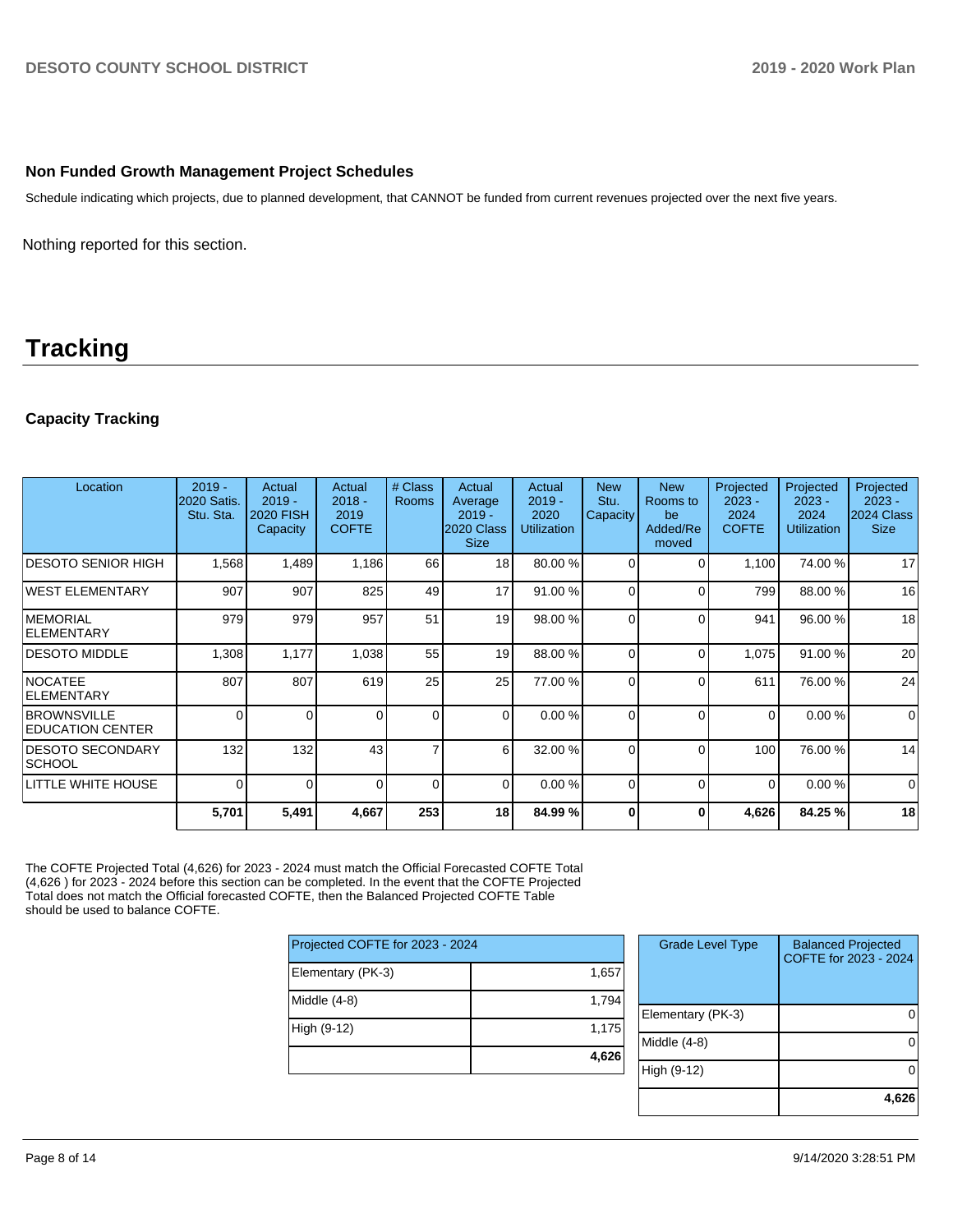#### **Relocatable Replacement**

Number of relocatable classrooms clearly identified and scheduled for replacement in the school board adopted financially feasible 5-year district work program.

| Location                                 | $2019 - 2020$ | $2020 - 2021$ | $-2022$<br>2021 | 2022 - 2023 | 2023 - 2024 | Year 5 Total |
|------------------------------------------|---------------|---------------|-----------------|-------------|-------------|--------------|
| <b>Total Relocatable Replacements: I</b> |               |               |                 |             |             | $\bf{0}$     |

#### **Charter Schools Tracking**

Information regarding the use of charter schools.

Nothing reported for this section.

#### **Special Purpose Classrooms Tracking**

The number of classrooms that will be used for certain special purposes in the current year, by facility and type of classroom, that the district will, 1), not use for educational purposes, and 2), the co-teaching classrooms that are not open plan classrooms and will be used for educational purposes.

| School                                 | <b>School Type</b>                   | # of Elementary<br>K-3 Classrooms | # of Middle 4-8<br><b>Classrooms</b> | # of High $9-12$<br><b>Classrooms</b> | # of $ESE$<br>Classrooms | # of Combo<br><b>Classrooms</b> | Total<br>Classrooms        |
|----------------------------------------|--------------------------------------|-----------------------------------|--------------------------------------|---------------------------------------|--------------------------|---------------------------------|----------------------------|
| <b>Total Educational Classrooms: I</b> |                                      |                                   |                                      |                                       |                          |                                 | 0                          |
| School                                 | <b>School Type</b>                   | # of Elementary<br>K-3 Classrooms | # of Middle 4-8<br><b>Classrooms</b> | # of High $9-12$<br>Classrooms        | # of $ESE$<br>Classrooms | # of Combo<br><b>Classrooms</b> | <b>Total</b><br>Classrooms |
|                                        | <b>Total Co-Teaching Classrooms:</b> |                                   |                                      |                                       |                          |                                 | 0                          |

#### **Infrastructure Tracking**

**Necessary offsite infrastructure requirements resulting from expansions or new schools. This section should include infrastructure information related to capacity project schedules and other project schedules (Section 4).** 

Not Specified

**Proposed location of planned facilities, whether those locations are consistent with the comprehensive plans of all affected local governments, and recommendations for infrastructure and other improvements to land adjacent to existing facilities. Provisions of 1013.33(12), (13) and (14) and 1013.36 must be addressed for new facilities planned within the 1st three years of the plan (Section 5).** 

Not Specified

**Consistent with Comp Plan?** No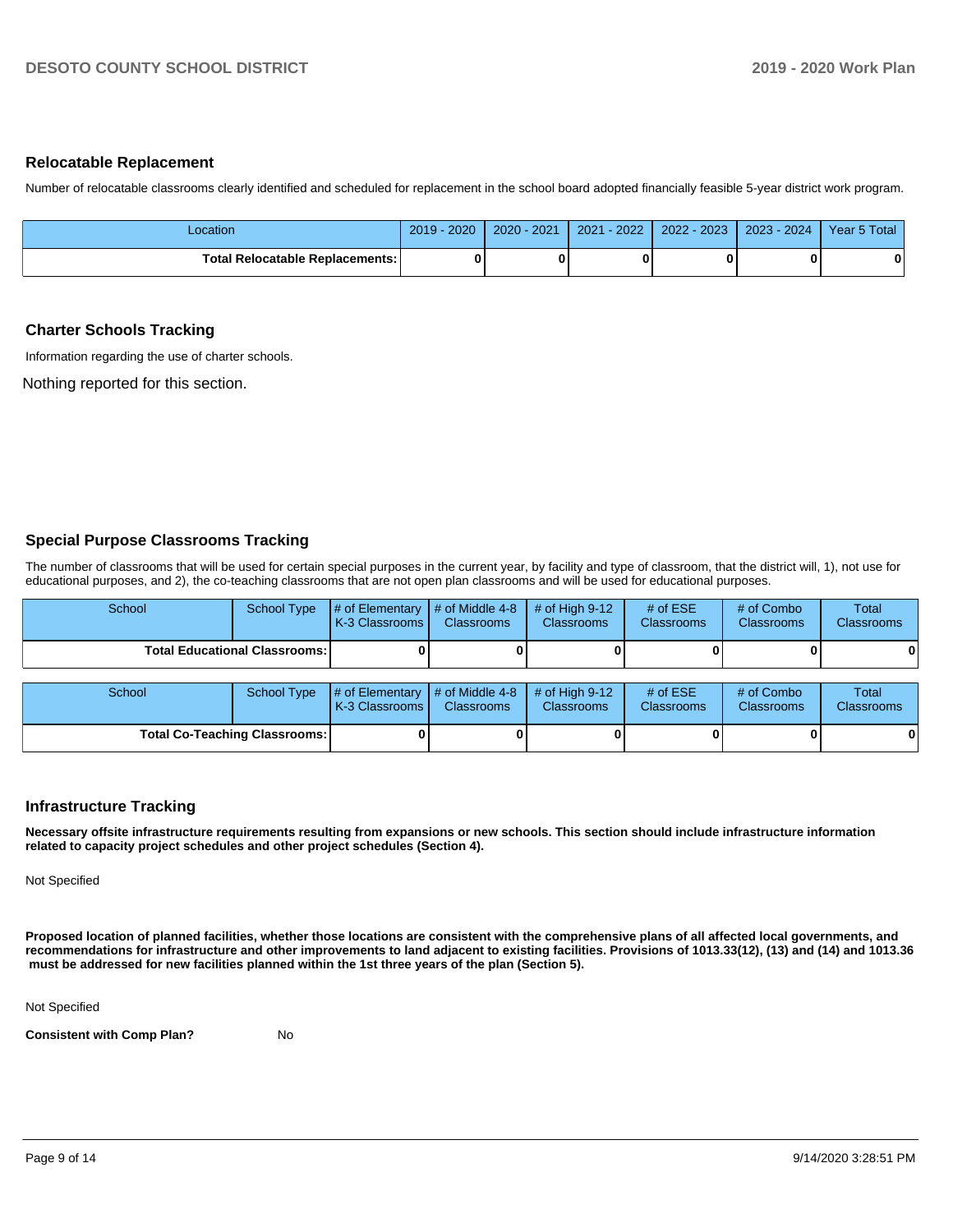#### **Net New Classrooms**

The number of classrooms, by grade level and type of construction, that were added during the last fiscal year.

| List the net new classrooms added in the 2018 - 2019 fiscal year.                                                                                       | List the net new classrooms to be added in the 2019 - 2020 fiscal<br>year. |                                   |                                |                                                                        |                            |                          |                              |                      |
|---------------------------------------------------------------------------------------------------------------------------------------------------------|----------------------------------------------------------------------------|-----------------------------------|--------------------------------|------------------------------------------------------------------------|----------------------------|--------------------------|------------------------------|----------------------|
| "Classrooms" is defined as capacity carrying classrooms that are added to increase<br>capacity to enable the district to meet the Class Size Amendment. |                                                                            |                                   |                                | Totals for fiscal year 2019 - 2020 should match totals in Section 15A. |                            |                          |                              |                      |
| Location                                                                                                                                                | $2018 - 2019$ #<br>Permanent                                               | $2018 - 2019$ #<br><b>Modular</b> | $2018 - 2019$ #<br>Relocatable | $2018 - 2019$<br>Total                                                 | 2019 - 2020 #<br>Permanent | 2019 - 2020 #<br>Modular | 2019 - 2020 #<br>Relocatable | 2019 - 2020<br>Total |
| Elementary (PK-3)                                                                                                                                       |                                                                            |                                   |                                |                                                                        |                            |                          |                              |                      |
| Middle (4-8)                                                                                                                                            |                                                                            |                                   |                                |                                                                        |                            |                          |                              |                      |
| High (9-12)                                                                                                                                             |                                                                            |                                   |                                |                                                                        |                            |                          |                              |                      |
|                                                                                                                                                         |                                                                            |                                   |                                |                                                                        |                            |                          | 0                            | 0                    |

#### **Relocatable Student Stations**

Number of students that will be educated in relocatable units, by school, in the current year, and the projected number of students for each of the years in the workplan.

| <b>Site</b>                    | 2019 - 2020 | $2020 - 2021$ | 2021 - 2022 | $2022 - 2023$ | $2023 - 2024$ | 5 Year Average |
|--------------------------------|-------------|---------------|-------------|---------------|---------------|----------------|
| <b>IDESOTO SENIOR HIGH</b>     | 20          | 20            | 20          | 20            | 20            | <b>20</b>      |
| <b>IWEST ELEMENTARY</b>        |             |               |             |               |               | 01             |
| <b>MEMORIAL ELEMENTARY</b>     |             |               |             |               |               | 0              |
| <b>DESOTO MIDDLE</b>           |             |               |             |               |               | 0              |
| <b>INOCATEE ELEMENTARY</b>     |             |               |             |               |               | 01             |
| <b>DESOTO SECONDARY SCHOOL</b> |             |               |             |               |               | 0              |
| BROWNSVILLE EDUCATION CENTER   |             |               |             |               |               | $\Omega$       |
| <b>LITTLE WHITE HOUSE</b>      |             |               |             |               |               | 0              |

| Totals for DESOTO COUNTY SCHOOL DISTRICT          |           |       |                 |           |           |       |
|---------------------------------------------------|-----------|-------|-----------------|-----------|-----------|-------|
| Total students in relocatables by year.           | <b>20</b> | 20    | 20 <sub>1</sub> | <b>20</b> | <b>20</b> | 20    |
| Total number of COFTE students projected by year. | 4.763     | 4.711 | 4.684           | 4.646     | 4.626     | 4.686 |
| Percent in relocatables by year.                  | 0%        | 0%    | 0%              | 0%        | 0 % I     | 0%    |

#### **Leased Facilities Tracking**

Exising leased facilities and plans for the acquisition of leased facilities, including the number of classrooms and student stations, as reported in the educational plant survey, that are planned in that location at the end of the five year workplan.

| Location                  | # of Leased<br><b>IClassrooms 2019 - I</b><br>2020 | <b>FISH Student</b><br><b>Stations</b> | Owner | # of Leased<br>Classrooms 2023 - I<br>2024 | <b>FISH Student</b><br><b>Stations</b> |
|---------------------------|----------------------------------------------------|----------------------------------------|-------|--------------------------------------------|----------------------------------------|
| <b>DESOTO SENIOR HIGH</b> |                                                    |                                        |       |                                            |                                        |
| <b>WEST ELEMENTARY</b>    |                                                    |                                        |       |                                            |                                        |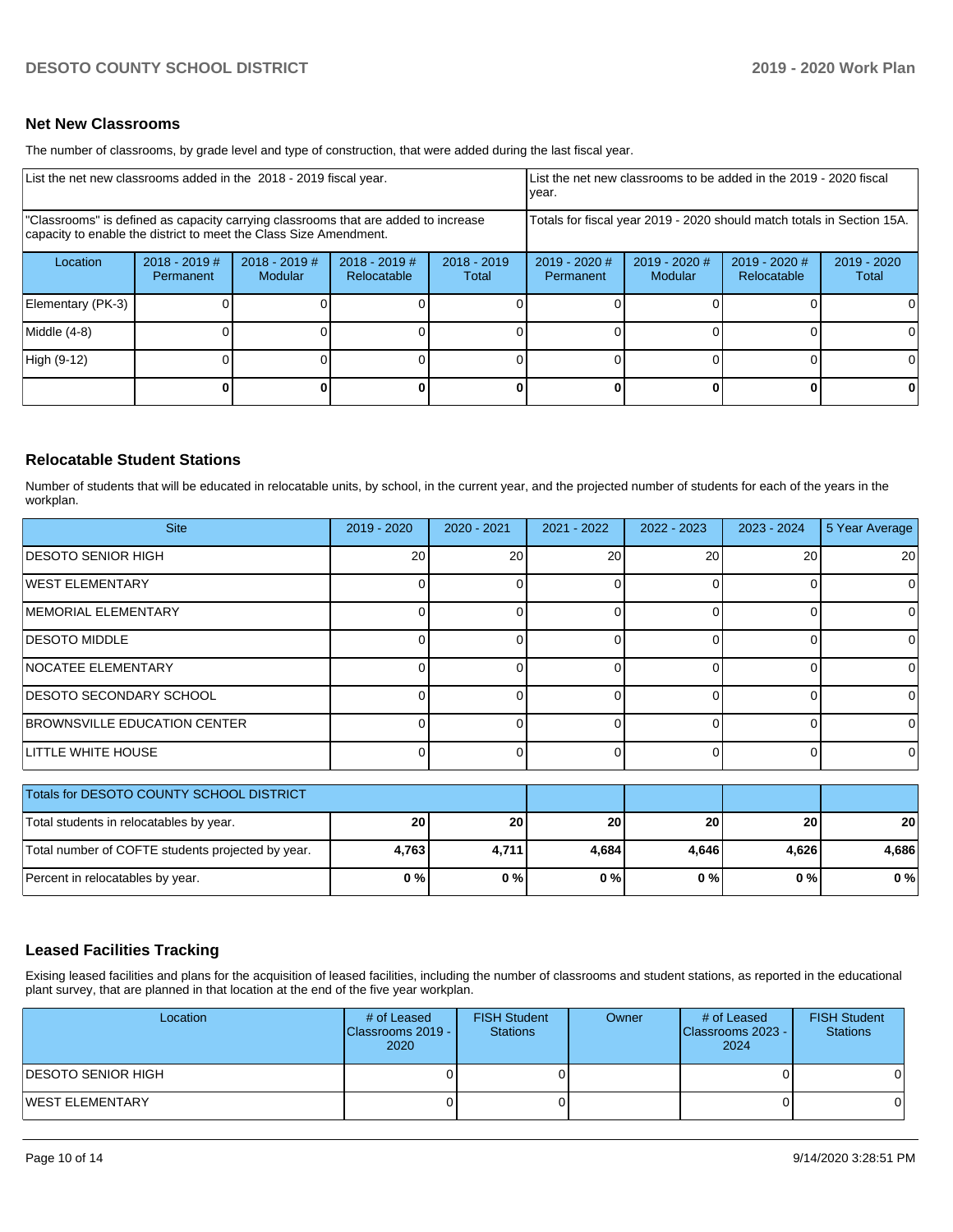## **DESOTO COUNTY SCHOOL DISTRICT 2019 - 2020 Work Plan**

| MEMORIAL ELEMENTARY                 |  |  |  |
|-------------------------------------|--|--|--|
| <b>DESOTO MIDDLE</b>                |  |  |  |
| <b>NOCATEE ELEMENTARY</b>           |  |  |  |
| <b>BROWNSVILLE EDUCATION CENTER</b> |  |  |  |
| <b>DESOTO SECONDARY SCHOOL</b>      |  |  |  |
| <b>LITTLE WHITE HOUSE</b>           |  |  |  |
|                                     |  |  |  |

#### **Failed Standard Relocatable Tracking**

Relocatable units currently reported by school, from FISH, and the number of relocatable units identified as 'Failed Standards'.

Nothing reported for this section.

## **Planning**

#### **Class Size Reduction Planning**

**Plans approved by the school board that reduce the need for permanent student stations such as acceptable school capacity levels, redistricting, busing, year-round schools, charter schools, magnet schools, public-private partnerships, multitrack scheduling, grade level organization, block scheduling, or other alternatives.**

If student population drops we plan to reclassify the use of classrooms previously used as multi purpose rooms or reduce the number of portable classrooms.

#### **School Closure Planning**

**Plans for the closure of any school, including plans for disposition of the facility or usage of facility space, and anticipated revenues.** 

None

# **Long Range Planning**

## **Ten-Year Maintenance**

District projects and locations regarding the projected need for major renovation, repair, and maintenance projects within the district in years 6-10 beyond the projects plans detailed in the five years covered by the work plan.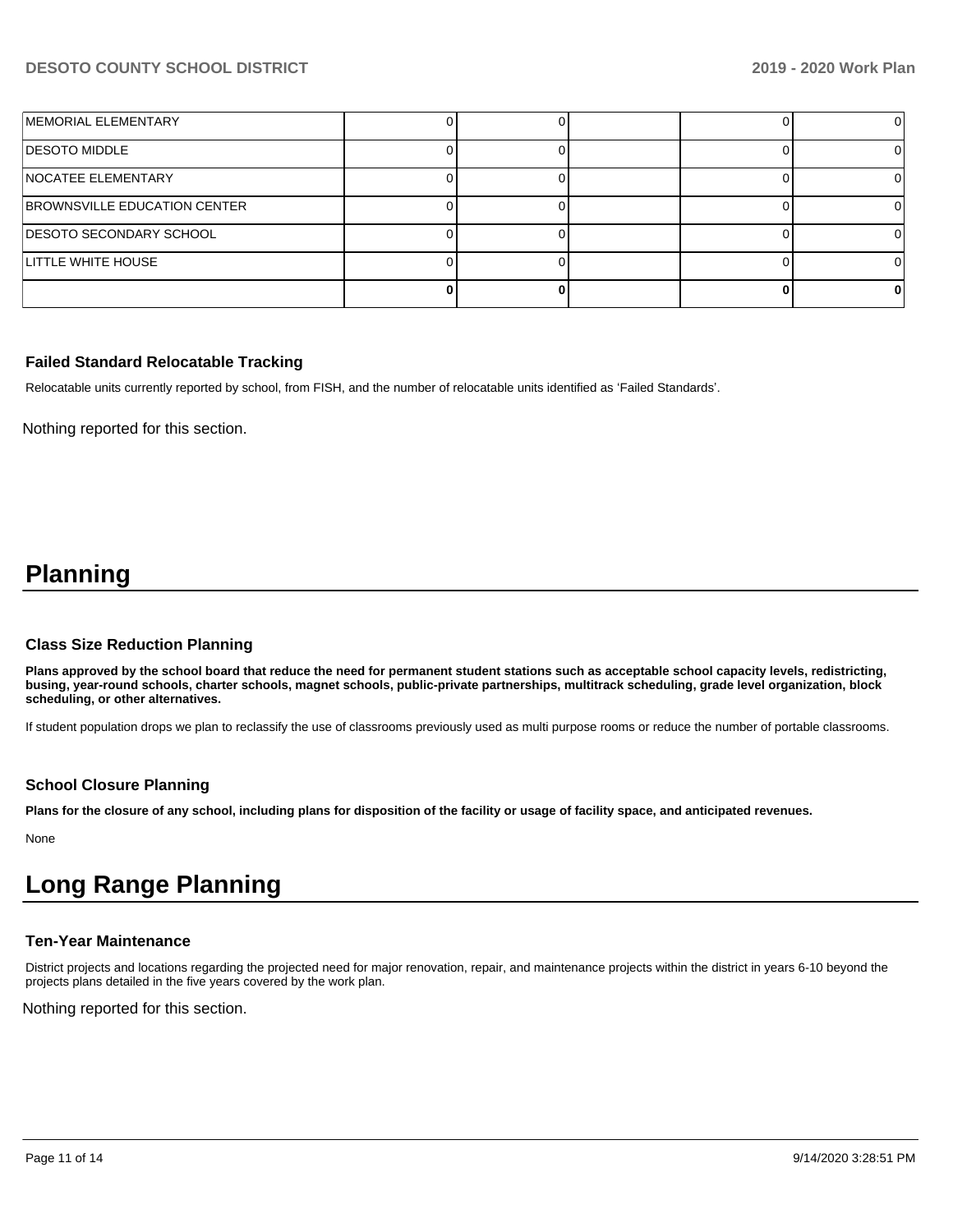#### **Ten-Year Capacity**

Schedule of capital outlay projects projected to ensure the availability of satisfactory student stations for the projected student enrollment in K-12 programs for the future 5 years beyond the 5-year district facilities work program.

Nothing reported for this section.

#### **Ten-Year Planned Utilization**

Schedule of planned capital outlay projects identifying the standard grade groupings, capacities, and planned utilization rates of future educational facilities of the district for both permanent and relocatable facilities.

| <b>Grade Level Projections</b>  | <b>FISH</b><br>Student<br><b>Stations</b> | <b>Actual 2018 -</b><br><b>2019 FISH</b><br>Capacity | Actual<br>$2018 -$<br>2019<br><b>COFTE</b> | Actual 2018 - 2019<br><b>Utilization</b> | Actual 2019 - 2020 / 2028 - 2029 new<br>Student Capacity to be added/removed | Projected 2028<br>2029 COFTE | Projected 2028 -<br>2029 Utilization |
|---------------------------------|-------------------------------------------|------------------------------------------------------|--------------------------------------------|------------------------------------------|------------------------------------------------------------------------------|------------------------------|--------------------------------------|
| Elementary - District<br>Totals | 2,693                                     | 2,693                                                | 2,400.01                                   | 89.12 %                                  |                                                                              |                              | 0.00 %                               |
| Middle - District Totals        | 1.308                                     | 1.177                                                | 1,038.15                                   | 88.19 %                                  |                                                                              |                              | 0.00 %                               |
| High - District Totals          | 1,568                                     | 1,489                                                | 1,185.91                                   | 79.65 %                                  |                                                                              |                              | 0.00 %                               |
| Other - ESE, etc                | 450                                       | 132                                                  | 111.77                                     | 84.85 %                                  |                                                                              |                              | 0.00 %                               |
|                                 | 6.019                                     | 5,491                                                | 4,735.84                                   | 86.25 %                                  |                                                                              |                              | 0.00%                                |

**Combination schools are included with the middle schools for student stations, capacity, COFTE and utilization purposes because these facilities all have a 90% utilization factor. Use this space to explain or define the grade groupings for combination schools.** 

No comments to report.

## **Ten-Year Infrastructure Planning**

Nothing reported for this section.

**Twenty-Year Maintenance**